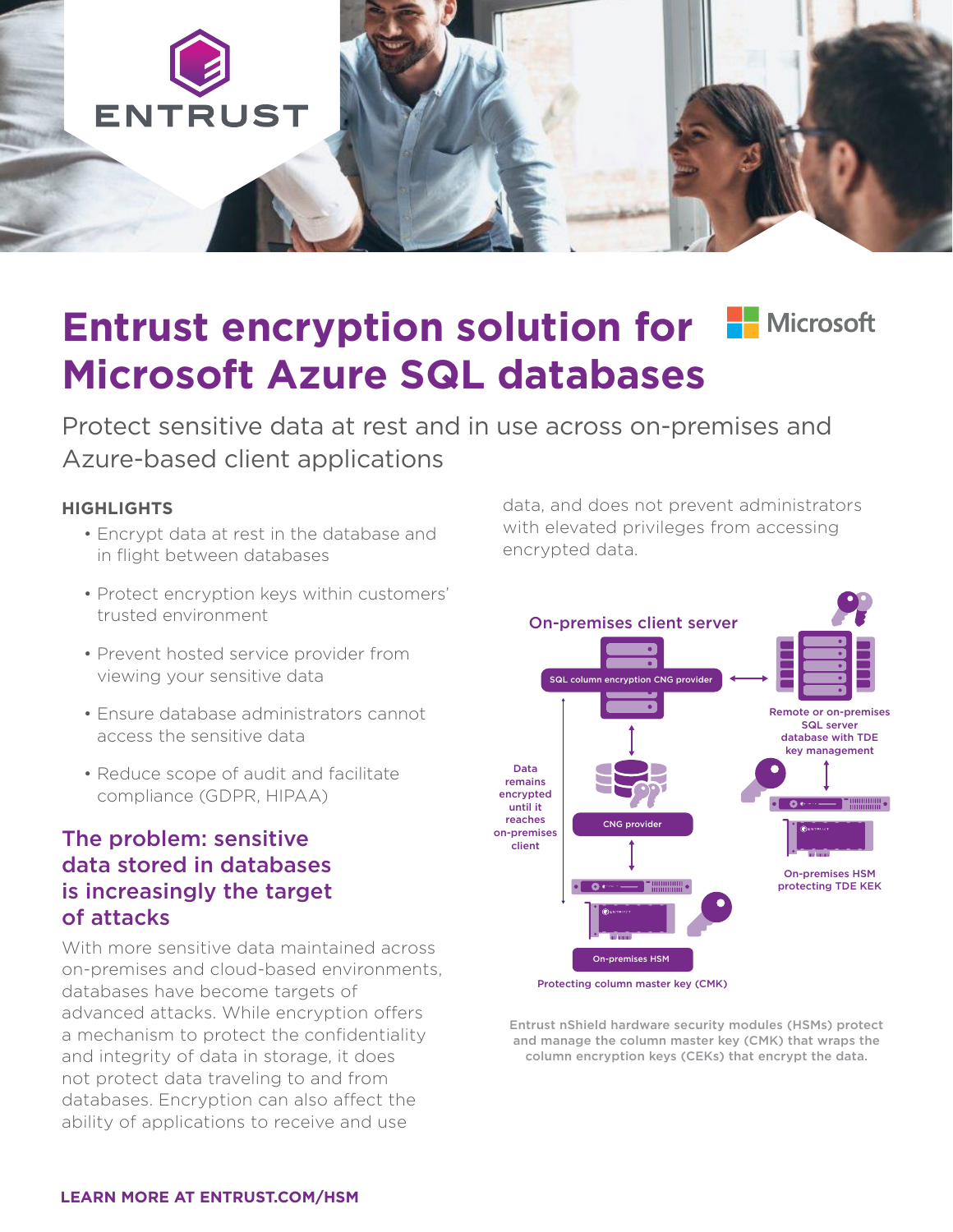## The challenge: securing senstive data while enabling database transactional and analytical processes to work unhindered

Needing to first decrypt sensitive data from encrypted storage can expose sensitive data to internal and external threats. Enabling clients to encrypt sensitive data inside their applications, while never revealing the encryption keys to the database engine, provides the separation needed between those who own the data and can view it, and those who only manage it and should not have access. Protecting databases in a manner that enables applications to perform their transactions and/or analytical processes requires specialized technology.

## The solution: Microsoft Azure SQL databases with Entrust nShield HSMs

Always Encrypted is a feature in Windows Server 2016 designed to protect sensitive data at rest and in use between on-premises client application servers and Azure SQL Server databases. Always Encrypted can be used in conjunction with transparent data encryption (TDE), but while TDE runs on the SQL Server, Always Encrypted runs on the client – protecting data before it hits the server. Data protected by Always Encrypted remains unreadable until it reaches the onpremises client application – effectively mitigating man-in-the-middle attacks, and providing assurances against unauthorized activity from rogue database administrators or administrators with access to SQL Server/ Azure databases.

When used with Entrust nShield Solo and Connect HSMs the critical master key that protects the encryption keys is secured within a high assurance hardware environment. Entrust nShield HSMs support Microsoft Azure SQL Server 2016 Always Encrypted and enable customers to confidently store sensitive data outside of their direct control.

## Why use Entrust nShield solo and connect HSMs with Microsoft SQL server 2016 always encrypted?

HSMs enhance the security of valuable cryptographic material. Entrust nShield HSMs integrate with Microsoft SQL Server 2016 Always Encrypted to extend the logical and physical protection of critical master keys. The combined solution delivers an auditable method for enforcing security policies. Entrust nShield HSMs enable Microsoft SQL Server 2016 Always Encrypted customers to:

- Secure keys within a carefully designed cryptographic boundary that uses robust access control mechanisms, so keys are only used for their authorized purpose
- Ensure key availability by employing sophisticated management, storage, and redundancy features to guarantee they are always accessible when needed by the database engine
- Deliver superior performance to support demanding applications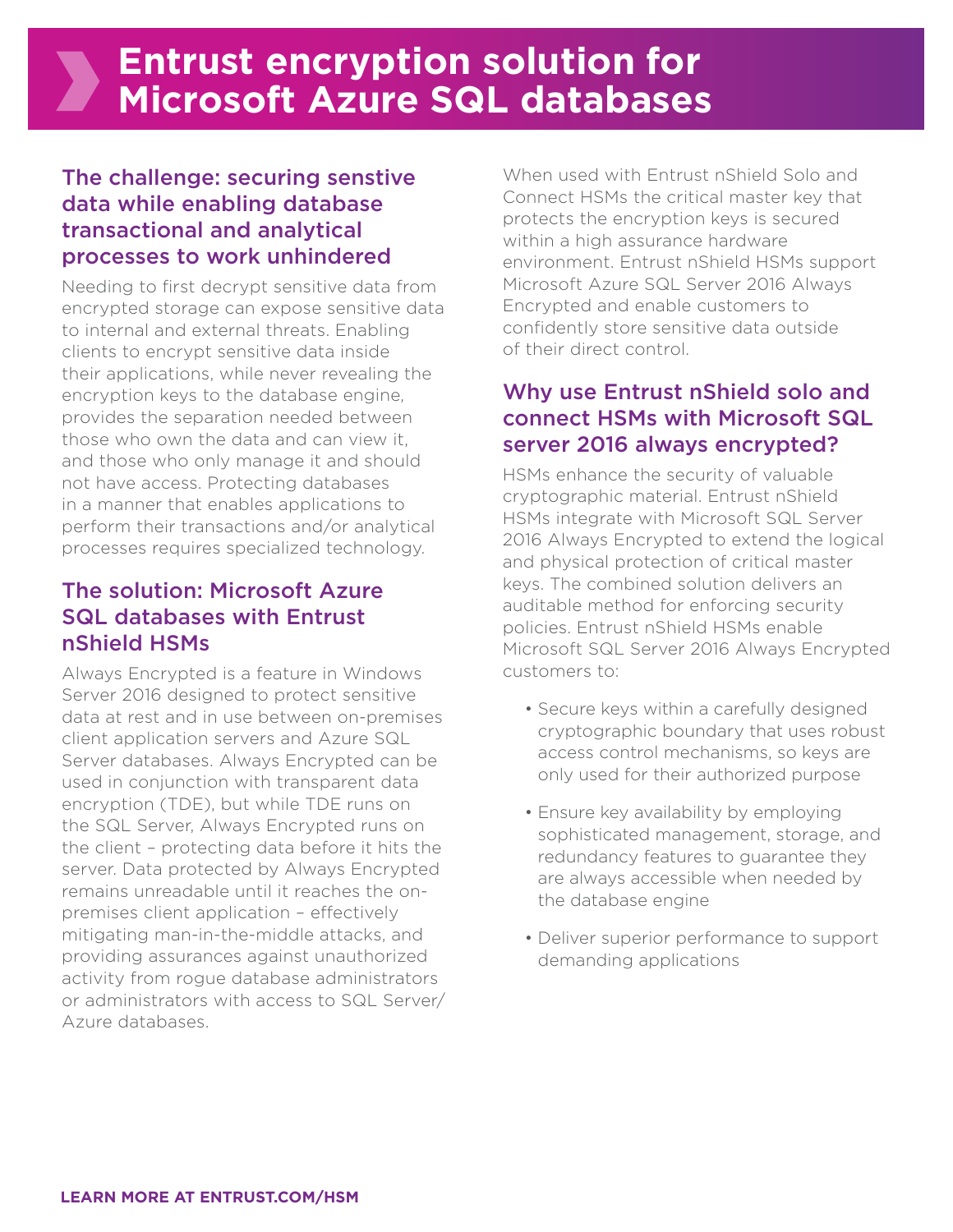## **Entrust encryption solution for Microsoft Azure SQL databases**

Entrust nShield HSMs provide a hardened, tamper-resistant environment for performing secure cryptographic processing, key protection, and key management. nShield:

- Provides a tightly controlled tamper resistant environment for safekeeping and managing encryption keys
- Enforces key use policies, separating security functions from administrative tasks
- Integrates with Always Encrypted using industry recognized APIs (CAPI and CNG).

## Entrust HSMs

Entrust nShield HSMs are among the highest-performing, most secure and easy-to-integrate HSM solutions available, facilitating regulatory compliance and delivering the highest levels of data and application security for enterprise, financial and government organizations. Our unique Security World key management architecture provides strong, granular controls over access and usage of keys.

### Microsoft

SQL Server has transformed the way organizations utilize their mission-critical data. SQL Server not only maintains protected storage and control access to database resources, but also enables real-time insight across transactional and analytical assets, establishing trustworthy business environments.

#### **Microsoft SQL Server:**

- Protects data at rest and in use
- Controls user access
- Enables real-time advanced analytics
- Scales across the enterprise and cloud
- For more detailed technical specifications, please visit

#### [www.microsoft.com](http://www.microsoft.com)



#### Learn more

To find out more about Entrust nShield® HSMs visit **[entrust.com/HSM](http://www.entrust.com/hsm)**. To learn more about Entrust's digital security solutions for identities, access, communications and data visit [entrust.com](http://www.entrust.com)